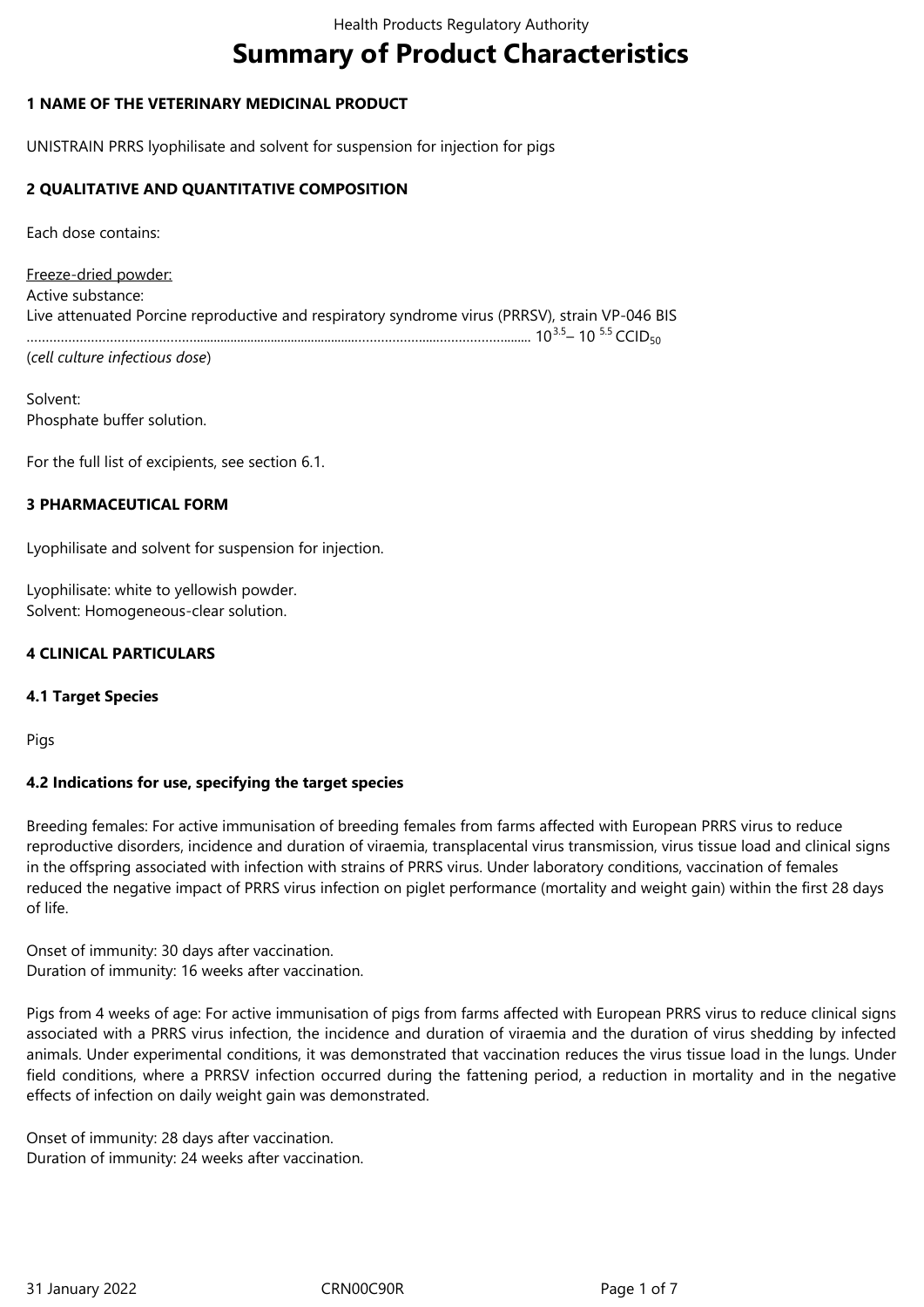# **4.3 Contraindications**

Do not use in case of hypersensitivity to the active ingredient or to any of the excipients.

Do not use in naïve herds in which the presence of European PRRSV has not been established through reliable diagnostic virological methods.

No data are available on the safety of the vaccine for the reproductive performance in boars.

# **4.4 Special warnings for each target species**

Vaccinate healthy animals only.

Precautions should be taken to avoid the transfer of the virus within the herd, e.g. from seropositive animals to seronegative animals.

Maternally derived antibodies can interfere with the efficacy of the vaccine. In the presence of high maternally derived antibodies, timing of initial vaccination of piglets should be planned accordingly.

## **4.5 Special precautions for use**

## **Special precautions for use in animals**

Vaccination should aim to achieve a homogenous immunity in the target population at farm level. PRRS virus-naïve breeding animals (e.g. replacement gilts from PRRS virus-negative herds) which are introduced into a PRRSV-infected herd should be vaccinated prior to first insemination. Vaccination should preferably be done in a separated quarantine unit. A transition period should be respected between vaccination and moving the animals to the breeding unit. This transition period should be longer than the shedding phase of the PRRS MLV vaccine following vaccination.

Do not routinely rotate two or more commercial PRRS MLV vaccines based on different strains in a herd.

In order to limit the potential risk of recombination between PRRS MLV vaccine strains of the same genotype, do not use different PRRS MLV vaccines based on different strains of the same genotype on the same farm at the same time. In the case of transitioning from one PRRS MLV vaccine to another PRRS MLV vaccine, a transition period should be respected between the last administration of the current vaccine and the first administration of the new vaccine. This transition period should be longer than the shedding period of the current vaccine following vaccination.

The vaccine virus may be shed after vaccination e.g. in the faeces and/or in nasal or oral secretions of vaccinated animals. Following vaccination of breeding females the vaccine strain may be shed for up to nine days. Following vaccination of 4 week old pigs, shedding of the vaccine strain may last for up to 29 days. The vaccine strain can spread to non-vaccinated cohabitant animals, including the fetus during pregnancy and piglets after partum without any clinical consequence. Therefore, special precautions should be taken to avoid spreading to susceptible animals, if necessary.

#### **Special precautions to be taken by the person administering the veterinary medicinal product to animals**

In case adverse reactions develop following accidental self-injection, seek medical advice and show the package leaflet or the label to the physician.

#### **4.6 Adverse reactions (frequency and seriousness)**

Slight transient increases (not greater than 1.5°C) in body temperature following vaccination occurred very commonly in studies. These reactions spontaneously resolved without treatment.

Mild and transient depression or anorexia following vaccination occurred very commonly in studies. These signs disappeared spontaneously without any additional treatment.

After intradermal administration, local reactions (inflammation and/or redness) following vaccination occurred very commonly in studies. These local reactions were mild and transient, typically resolving within 2 days.

After intramuscular administration injection site reactions (small nodules and/or inflammation) following vaccination occurred commonly in studies. The lesions were mild and transient, typically resolving within one week.

Vaccination very rarely caused hypersensitivity reactions. In such cases, an appropriate symptomatic treatment should be administered.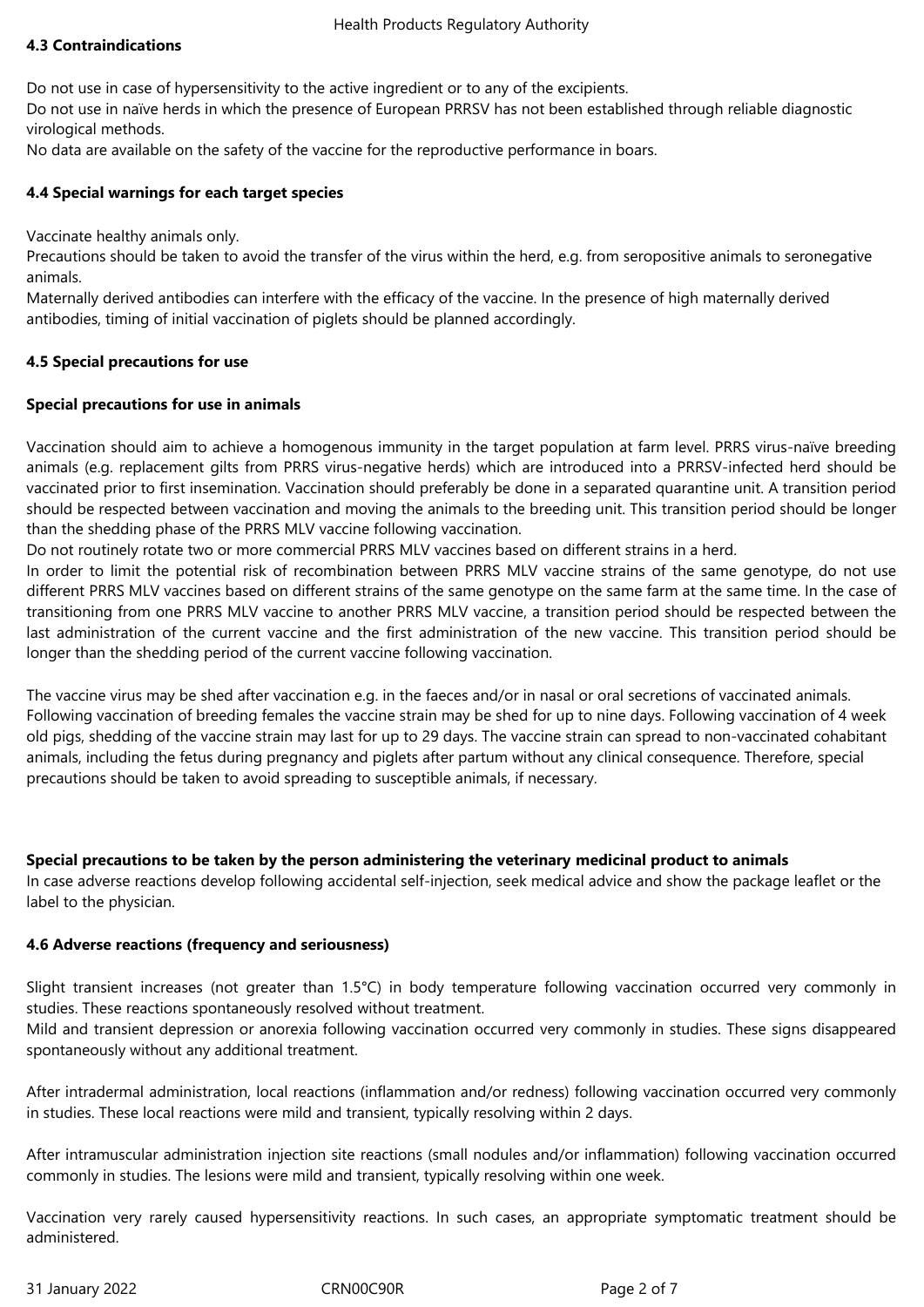#### Health Products Regulatory Authority

The frequency of adverse reactions is defined using the following convention:

- very common (more than 1 in 10 animals treated displaying adverse reaction(s)
- common (more than 1 but less than 10 animals in 100 animals treated)
- uncommon (more than 1 but less than 10 animals in 1,000 animals treated)
- rare (more than 1 but less than 10 animals in 10,000 animals treated)
- very rare (less than 1 animal in 10,000 animals treated, including isolated reports).

## **4.7 Use during pregnancy, lactation or lay**

Can be used during pregnancy and lactation.

## **4.8 Interaction with other medicinal products and other forms of interactions**

#### **Breeding females:**

Safety and efficacy data are available which demonstrate that this vaccine can be mixed with ERYSENG PARVO and administered at one injection site by intramuscular route. The product literature of ERYSENG PARVO should be consulted before administration of the mixed products.

The mixed administration of UNISTRAIN PRRS and ERYSENG PARVO should only be used when vaccinating animals prior to mating.

No information is available on the safety and efficacy of this vaccine when used with any other veterinary medicinal product except the product mentioned above. A decision to use this vaccine before or after any other veterinary medicinal product therefore needs to be made on a case by case basis.

#### **Pigs from 4 weeks of age:**

No information is available on the safety and efficacy of this vaccine when used with any other veterinary medicinal product. A decision to use this vaccine before or after any other veterinary medicinal product therefore needs to be made on a case by case basis.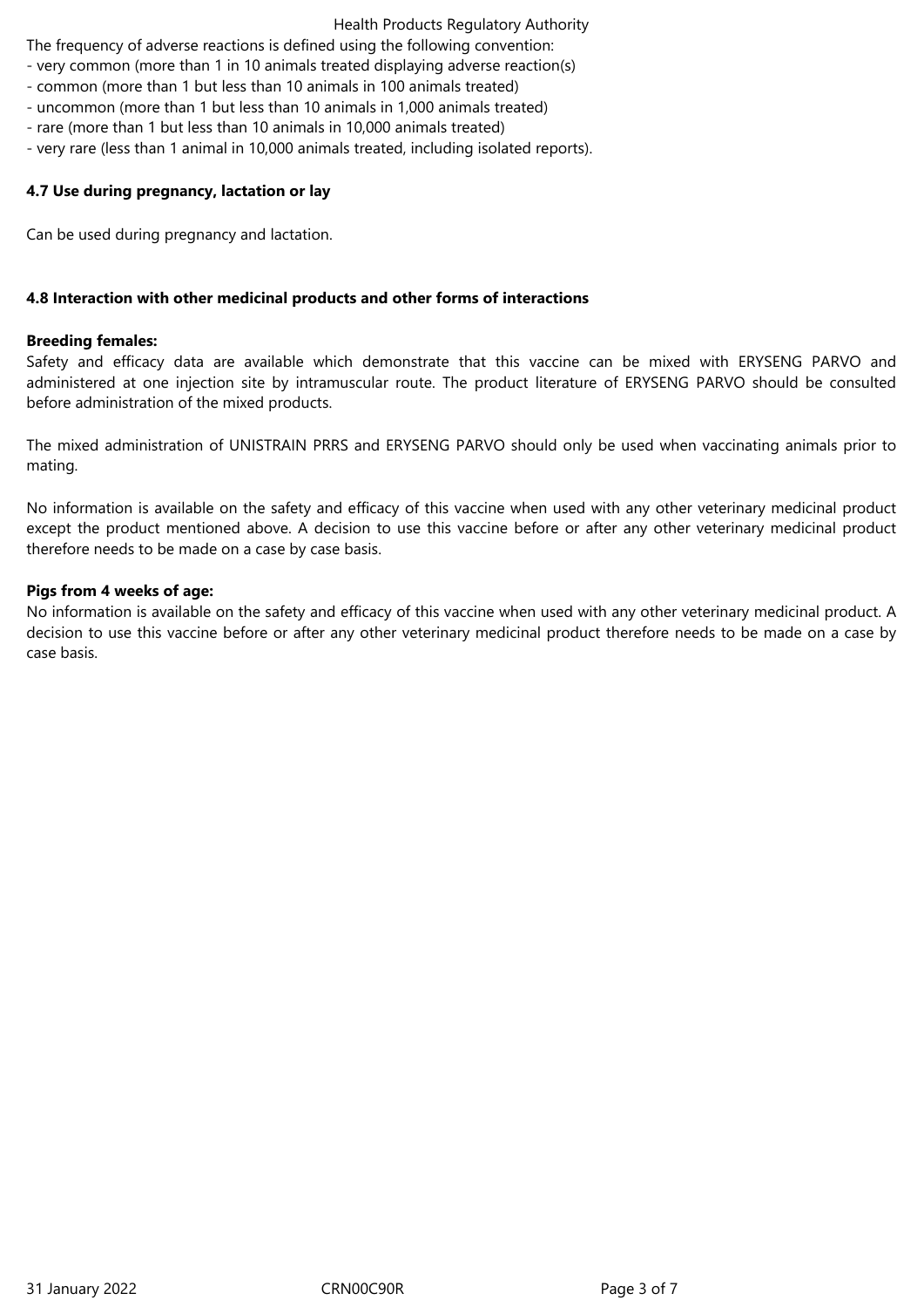## Health Products Regulatory Authority

# **4.9 Amounts to be administered and administration route**

For intramuscular or intradermal use:

- For the intramuscular route the vaccine should be given in the neck region.
- For the intradermal route:
	- o in pigs from 4 weeks of age, the vaccine can be given in the neck region,
	- $\circ$  in breeding females, the vaccine can be given in the neck region, the perineal zone or the udder.

The ID device supplied by the manufacturing authorisation holder or other suitable needle-free device able to administer 0.2 ml doses (injection stream diameter of 0.25-0.30 mm and a peak force of injection of 0.9-1.3 N) should be used.

Aseptic injection techniques should be observed to avoid introduction of contamination during vaccine administration.

Reconstitute the vaccine with the corresponding solvent:

|                  | Volume of solvent |                 |
|------------------|-------------------|-----------------|
| Nº of dose/ vial | IM                | ID              |
| 10 doses         | 20 ml             |                 |
| 25 doses         | 50 ml             |                 |
| 50 doses         | 100 ml            | $10 \mathrm{m}$ |
| 100 doses        | 200 ml            | 20 ml           |
| 125 doses        | 250 ml            | 25 ml           |
| 250              |                   | 50 ml           |

If the solvent is refrigerated, it should be allowed to warm up to a temperature between 15 °C to 25 °C before reconstitution of the freeze-dried powder.

Peel the aluminium capsule off the bottle containing the solvent and aspirate in order to remove a certain volume of the contents. Then inject this volume of solvent into the vial containing the freeze-dried powder. Shake until the freeze-dried powder is completely dissolved. Once reconstituted, withdraw all the suspension obtained from the vaccine vial and inject it into the vial containing the remaining solvent. Shake well before use. The reconstituted vaccine is a homogeneous reddish solution. Avoid the introduction of contamination during reconstitution and use. Use only sterile needles and syringes for administration

The following doses and administration methods should be used:

#### **Pigs from 4 weeks of age**:

2 ml via intramuscular injection or 0.2 ml via intradermal administration.

#### **Breeding females:**

2 ml via intramuscular injection or 0.2 ml via intradermal administration. A single vaccination should be administered once in each reproductive cycle for protection during the subsequent pregnancy.

In gilts, administer one injection of the reconstituted vaccine per animal 4 weeks before mating.

In sows, administer one injection of the reconstituted vaccine per animal:

- 2 weeks before each mating or
- at 8-9 weeks of each gestation (approximately 60 days after mating) or
- vaccinate sows every 4 months

31 January 2022 CRN00C90R Page 4 of 7 PRRS-naïve sows should not be vaccinated during pregnancy.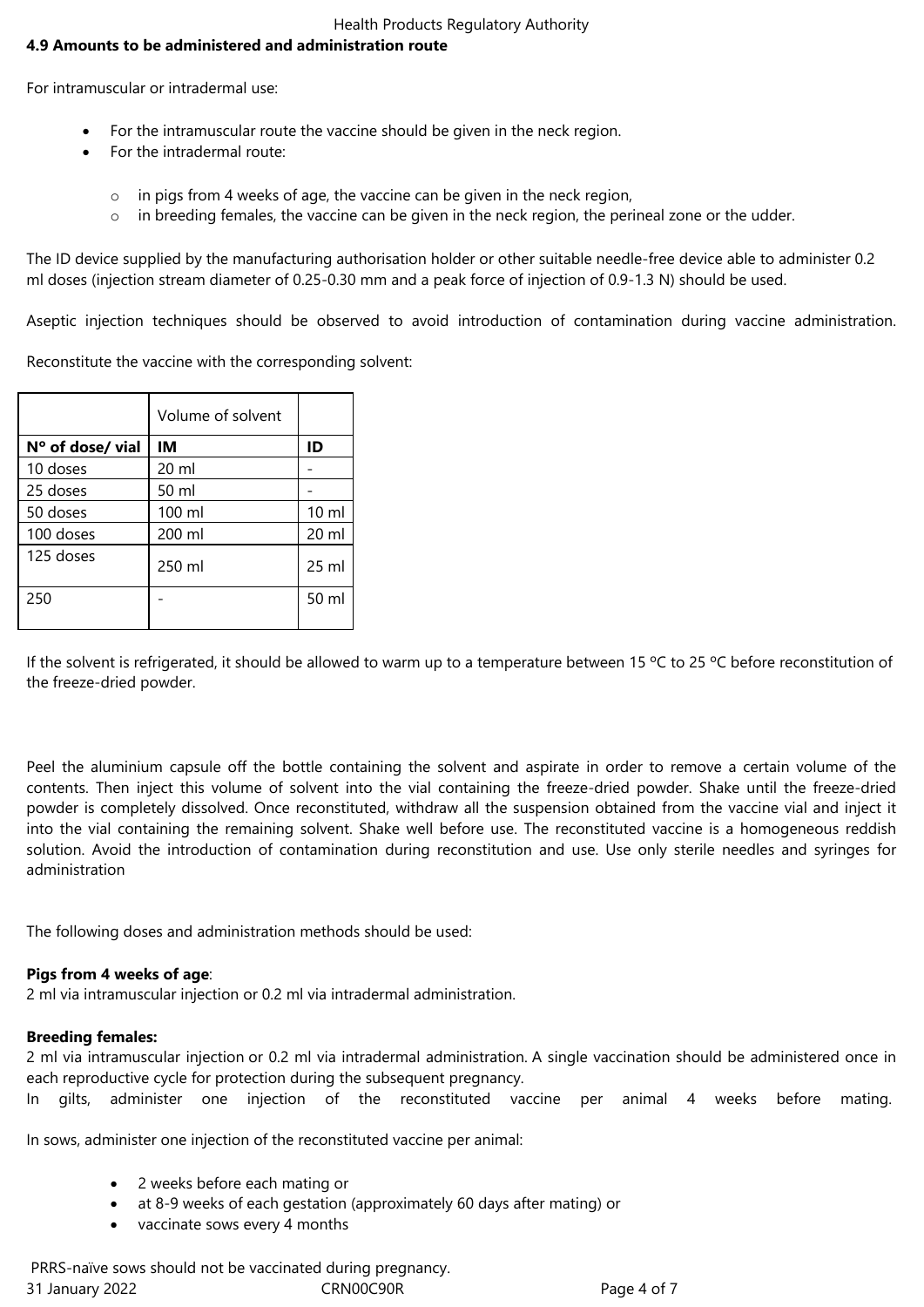For simultaneous use with ERYSENG PARVO in breeding females from 6 months of age, the mixed administration of UNISTRAIN PRRS and ERYSENG PARVO should only be used when vaccinating animals prior to mating.

The following instructions should be used: the contents of a single vial of UNISTRAIN PRRS should be reconstituted with the contents of a single vial of ERYSENG PARVO in the same way as described for reconstitution with solvent. A single dose (2 ml) of the mixed vaccines should be injected within a period of 2 hours via intramuscular use.

| UNISTRAIN PRRS |     | ERYSENG PARVO      |
|----------------|-----|--------------------|
| 10 doses       | $+$ | 10 doses (20 ml)   |
| 25 doses       |     | + 25 doses (50 ml) |
| 50 doses       |     | 50 doses (100 ml)  |

#### **4.10 Overdose (symptoms, emergency procedures, antidotes), if necessary**

Breeding females: Negative effects in the reproductive parameters could not be excluded following administration of a 10x overdose in naïve pregnant females, therefore PRRSV-naïve gilts or sows should not be vaccinated during pregnancy. Particular care and attention to the correct reconstitution of the vaccine and management of the vaccination procedure should be taken in order to avoid accidental overdose. Special precautions should be taken to avoid overdose in naïve pregnant females.

No adverse reactions were observed in seropositive gilts and sows or in their offspring following the administration of a 10x overdose during the 2<sup>nd</sup> or 3<sup>rd</sup> trimester of gestation. However, viremia in piglets may be uncommonly observed in seropositive sows vaccinated with a 10x overdose during the 3<sup>rd</sup> trimester of pregnancy.

Pigs from 4 weeks of age: No adverse reactions were observed in naïve piglets following administration of a 10x overdose other than those mentioned in section 4.6.

#### **4.11 Withdrawal period(s)**

Zero days.

#### **5 PHARMACOLOGICAL or IMMUNOLOGICAL PROPERTIES**

Pharmacotherapeutic group: Live viral vaccines, Porcine Reproductive and Respiratory Syndrome (PRRS) virus vaccine. ATCvet code: QI09AD03.

To stimulate active immunity against virulent European PRRS virus (type I) in pigs and breeding females.

#### **6 PHARMACEUTICAL PARTICULARS**

#### **6.1 List of excipients**

Freeze-dried powder: Disodium phosphate dodecahydrate Potassium dihydrogen phosphate Gelatine Povidone Monosodium glutamate Sodium chloride Potassium chloride Sucrose Water for injections

31 January 2022 CRN00C90R Page 5 of 7 Solvent: Disodium phosphate dodecahydrate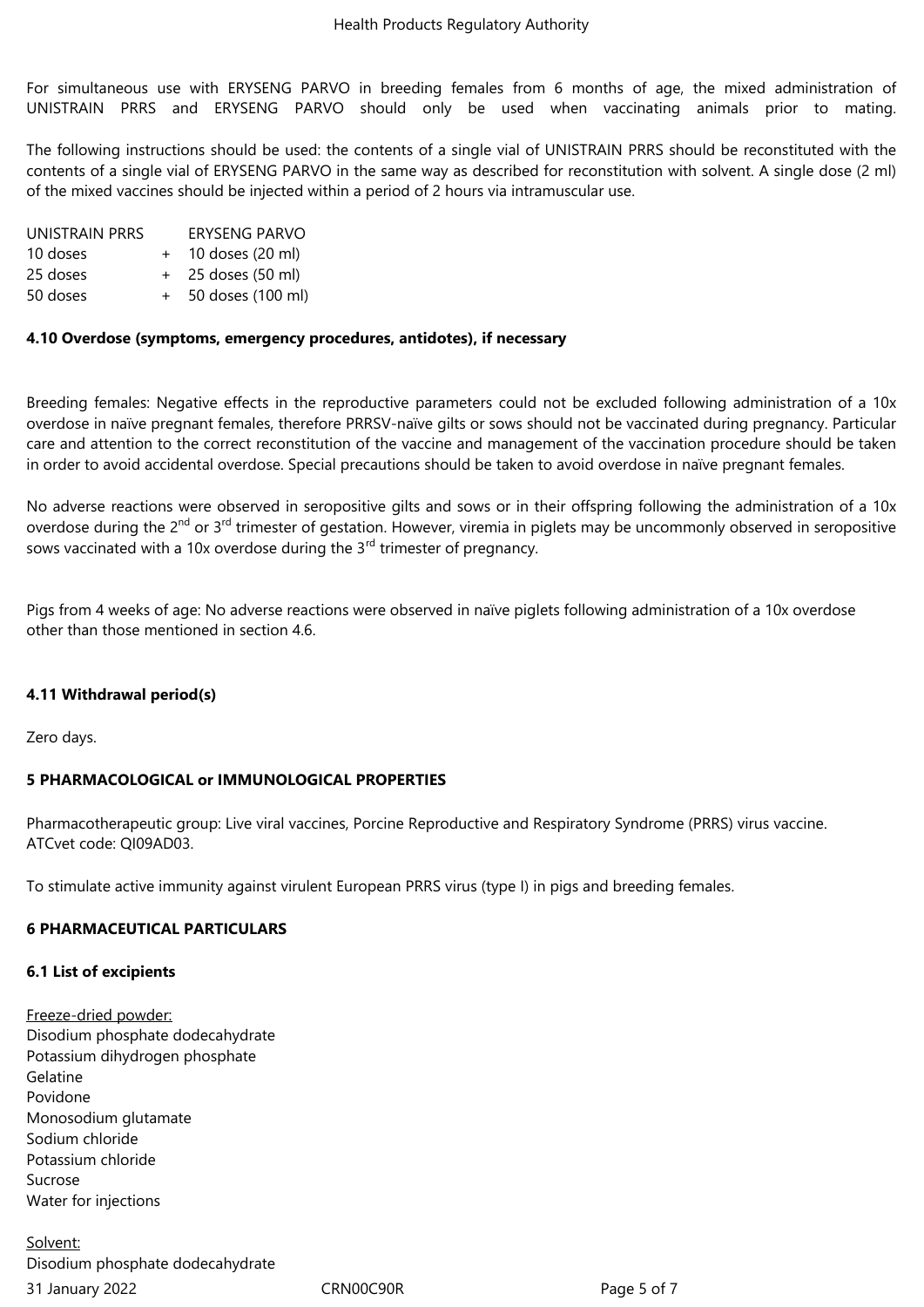Potassium dihydrogen phosphate Sodium chloride Potassium chloride Water for injections

## **6.2 Major incompatibilities**

Do not mix with any other veterinary medicinal product, except with the solvent supplied with the product or with ERYSENG PARVO.

## **6.3 Shelf-life**

Shelf life of the freeze-dried powder as packaged for sale: 2 years. Shelf life of the solvent as packaged for sale in glass containers: 5 years. Shelf life of the solvent as packaged for sale in PET containers: 3 years. Shelf life after reconstitution with solvent: within 4 hours. Shelf life after mixing with ERYSENG PARVO: 2 hours.

#### **6.4 Special precautions for storage**

Freeze-dried powder: Store and transport refrigerated (2° C - 8° C). Do not freeze. Protect from light. Solvent: Store and transport below +25°C. Do not freeze. Protect from light.

## **6.5 Nature and composition of immediate packaging**

Freeze-dried powder: Colourless Type I glass vial closed with a bromobutyl rubber closure and an aluminium cap.

Solvent: Colourless Type I glass vial (10 and 20 ml), Type II glass vial (50, 100 and 250 ml) or PET vials (10, 20, 50, 100 and 250 ml) closed with a bromobutyl rubber closure and an aluminium cap.

Package sizes:

Intramuscular use:

Cardboard box containing 1 vial with 10 doses of freeze-dried powder and 1 vial with 20 ml of solvent. Cardboard box containing 1 vial with 25 doses of freeze-dried powder and 1 vial with 50 ml of solvent. Cardboard box containing 1 vial with 50 doses of freeze-dried powder and 1 vial with 100 ml of solvent. Cardboard box containing 1 vial with 100 doses of freeze-dried powder and 1 vial with 200 ml of solvent. Cardboard box containing 1 vial with 125 doses of freeze-dried powder and 1 vial with 250 ml of solvent. Cardboard box containing 10 vials with 10, 25, 50, 100 or 125 doses of freeze-dried powder. Cardboard box containing 10 vials with 20, 50, 100, 200 or 250 ml of solvent.

Intradermal use:

Cardboard box containing 1 vial with 50 doses of freeze-dried powder and 1 vial with 10 ml of solvent. Cardboard box containing 1 vial with 100 doses of freeze-dried powder and 1 vial with 20 ml of solvent. Cardboard box containing 1 vial with 125 doses of freeze-dried powder and 1 vial with 25 ml of solvent. Cardboard box containing 1 vial with 250 doses of freeze-dried powder and 1 vial with 50 ml of solvent. Cardboard box containing 10 vials with 50, 100, 125 or 250 doses of freeze-dried powder. Cardboard box containing 10 vials with 10, 20, 25 or 50 ml of solvent.

Not all pack sizes may be marketed.

## **6.6 Special precautions for the disposal of unused veterinary medicinal products or waste materials derived from the use of such products**

Any unused veterinary medicinal product or waste materials derived from such veterinary medicinal product should be disposed of in accordance with local requirements.